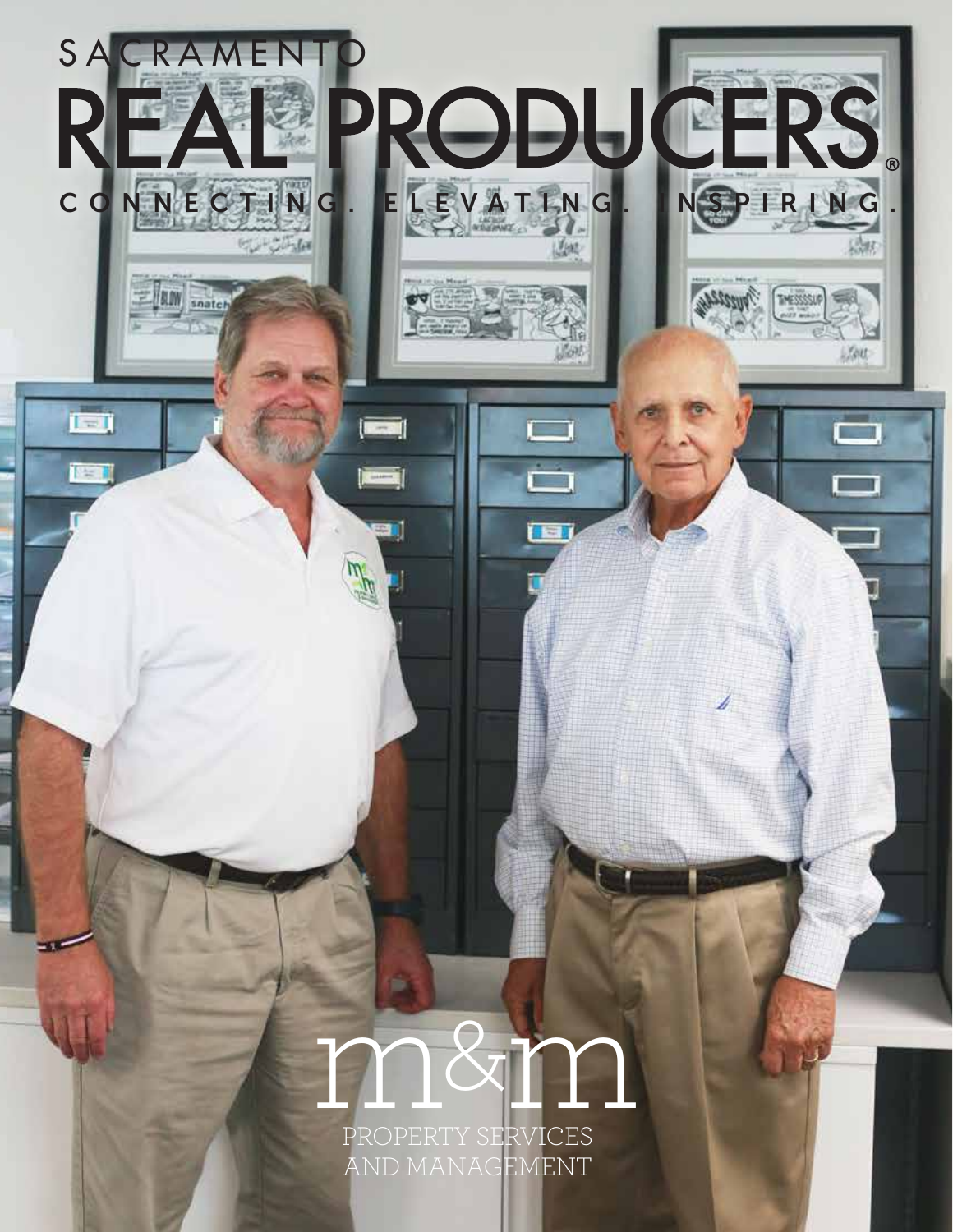

## PROPERTY SERVICES AND MANAGEMENT

"Each of our property managers are local and single-point contacts, therefore owners/tenants/maintenance vendors have just one person with whom to coordinate activities and communicate. Many of our competitors have different people that manage various parts of the servicing of an individual property, but not us," explains Larry Brown, REALTOR® and CEO of M&M Properties & Management.

As a full-service property management company, M&M provides property management of single-family and multi-family residences, which includes maintenance, emergency repairs, project management of major rehabs, obtaining qualified tenants, and managing the tenant's effective move-in and move-out. All **27** of their property managers are also licensed REALTORS® and able to facilitate real estate sales and purchases of rental properties.

"We offer extreme personal service and are incredibly responsive to both owners and tenants. We treat the investor's property as if it's our own and only work with qualified vendors who are licensed, insured and experienced," Larry explains.







From Lodi to Pollack Pines, most M&M property managers live in the submarket on which they focus and have built a portfolio of properties/ specialties in that market. "Our property managers focus on their local market and because of that, they have an inside track, and get a lot of calls from REALTORS®, who want to understand the rental market. And we are always here to serve REALTORS® and their clients. If it's residential, whether single-family, multi-family, or apartment complexes, we can handle it," says Larry.

In addition to living locally and being accessible and on-call for emergencies, M&M is building a digital platform to further enable communication with owners, tenants, investors, and REALTORS®, and provide a platform that delivers quality and prompt information without infringing on clients' time.

While M&M has all the capabilities and coverage of a large corporate company, they offer the attention and service of a small family business. In fact, M&M is a family business at its core. When founder, Bruce Mills, formed M&M Property Services and Management in 1979 out of his garage, the first property manager he hired ended up becoming his wife. Their daughter is now head of accounting for the company.

"We also have a mother-daughter team, and our property managers have 'joined' in the family spirit with their camaraderie and support of each other," Larry explains. "We can be there for each other and be there for the activities of the important people in our lives, including soccer and baseball

Photos by **Rachel Lesiw**, Indulge Beauty Studio

By Chris Menezes **Department Spotlight** 

A Seamless Solution to Property Management



*For over 40 years, M&M Property Management has delivered local property management for California investors throughout the Greater Sacramento area. Their single-point-of-contact approach to the business has set the bar for superior, personal service that keeps their clients stress-free and happy.* 

*We offer extreme personal service and are incredibly responsive to both owners and tenants.* 

99